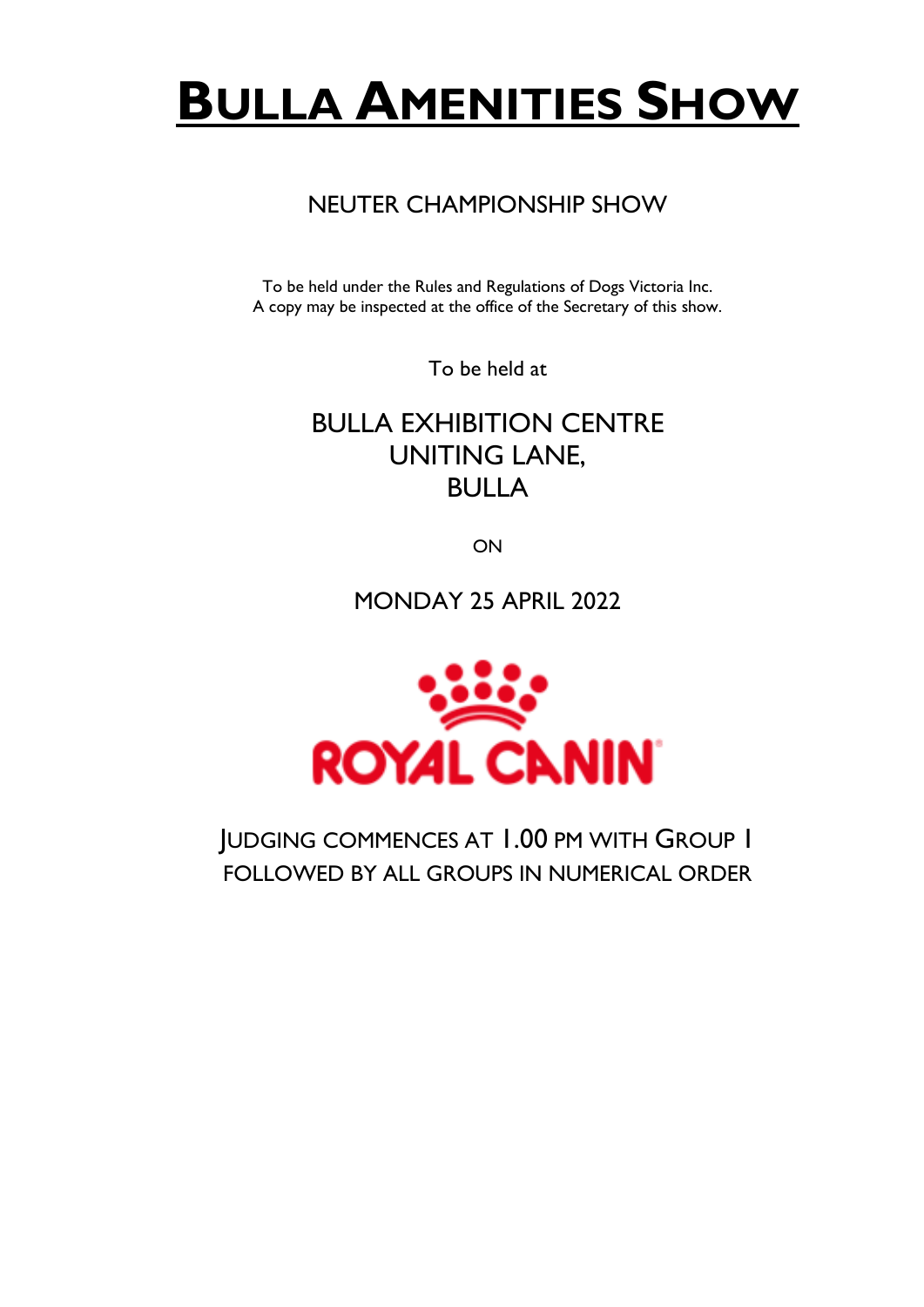

(AFFILIATED WITH DOGS VICTORIA INC)

## CHAMPIONSHIP SHOW

## JUDGE: MRS ELLE COOMBS



JUDGING TIMES: Judging commences at 1.00 pm Group 1 followed by all other groups in numerical order. *All groups to be judged outdoors.*.

TROPHIES OPEN TO ALL:

Please note: Dogs must be entered and compete in classes (if any) for which trophies are offered. For valuation of trophies see VICDOG gazette.

TROPHY AND SASH WILL BE AWARDED TO:

BEST EXHIBIT IN SHOW BEST EXHIBIT IN GROUP RUNNER-UP EXHIBIT IN SHOW RUNNER-UP EXHIBIT IN GROUP

Bulla Amenities Committee:

On behalf of the Bulla Show committee I would like to thank the judges, stewards and helpers for donating their time and hard work to the preparation and running of this Show. To the sponsors, Royal Canin, thank you every so much for your support. To the exhibitors, thank you for your entry. I hope you all have a good day and a safe trip home.

Show Secretary: Mrs Kim Burke 0488 560 058

1179 Bangerang Road Kanyapella Vic 3564

VCA Rep – Mr Mal Park Show Manager – Ms Julia Jones

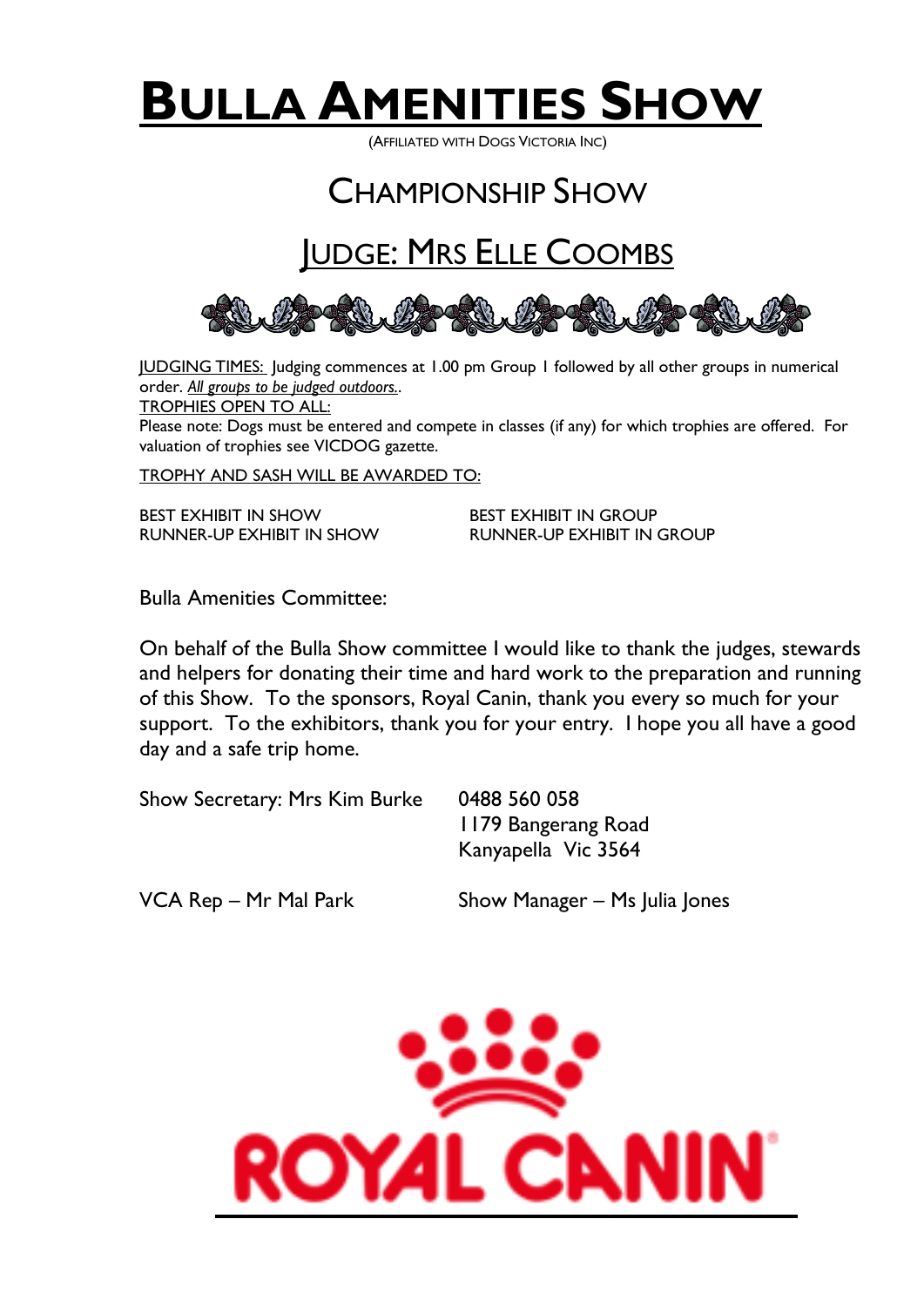|                                          | <b>Group 1 - Toy Group</b>                                                                                                                                                        |                        | Neuter 9 Pts 7 Res                    |     |               |                                     | 8                                                                                                                |
|------------------------------------------|-----------------------------------------------------------------------------------------------------------------------------------------------------------------------------------|------------------------|---------------------------------------|-----|---------------|-------------------------------------|------------------------------------------------------------------------------------------------------------------|
|                                          | Mrs Eleanor [Elle] Coombs (VIC)                                                                                                                                                   |                        | Class 18a - Neuter Bitch              |     |               |                                     |                                                                                                                  |
| Start Time:                              |                                                                                                                                                                                   | 10 <sup>°</sup><br>1st | Macdreamy D: Tonichi Thdevilwearprada |     |               |                                     | MRS SUE VELLA: NEUT CH.TONICHI WICKED ANGELIQUE<br>18-08-2012 Bred By: Mrs E M Crabb S: Lonelle Mr               |
|                                          | <b>Cavalier King Charles Spaniel</b>                                                                                                                                              | Neuter                 | 10 <sub>1</sub>                       | Pts | 6             |                                     |                                                                                                                  |
| Class 18 - Neuter Dog                    |                                                                                                                                                                                   |                        | BNOB 9 Dog                            | Pts |               |                                     | 8 $R/Up$ 8 Dog                                                                                                   |
| 1<br>$1st*$                              | Mx E Roberts: CLARELLY FINBAR FUREY 05-02-2018 Bred<br>By: Jan Kelly S: Ch. Coatesville Master Plan (Ai) D: Ch.<br>Clarelly Shine On Me                                           |                        |                                       |     | Pug           |                                     |                                                                                                                  |
| Neuter                                   | 6<br>$\mathbf 1$<br>Pts                                                                                                                                                           |                        | Class 18 - Neuter Dog                 |     |               |                                     |                                                                                                                  |
| Class 18a - Neuter Bitch                 |                                                                                                                                                                                   | 11                     |                                       |     |               |                                     | Miss T Robert: CH TOORORK NO JOKING 23-12-2016 Bred<br>By: Mr D K & Ms D E Barker S: Ch. Kabova Mr Impossible D: |
| $\overline{2}$                           | Sue Smith: CH NUETER CH JESSICAV KISS ME I'M HOT 22-                                                                                                                              | $1st^*$                | Ch. Toorork Molly Melba               |     |               |                                     |                                                                                                                  |
| $1st*$                                   | 09-2016 Bred By: Sue Smith S: Blacktree Hot Shot D: Ch<br>Nueter Ch Jessicav Australias Got Talent                                                                                | <b>BNOB</b>            | <b>11 Dog</b> Pts                     |     |               |                                     |                                                                                                                  |
| Neuter                                   | $\mathbf{2}$<br><b>Pts</b>                                                                                                                                                        |                        |                                       |     |               |                                     |                                                                                                                  |
|                                          | 7 $R/Up$ 1 Dog<br>BNOB 2 Bitch Pts                                                                                                                                                |                        |                                       |     |               | <b>Group 1 - Specials</b>           |                                                                                                                  |
|                                          | <b>Chihuahua (Long Coat)</b>                                                                                                                                                      |                        |                                       |     | <b>Neuter</b> |                                     |                                                                                                                  |
| Class 18 - Neuter Dog                    |                                                                                                                                                                                   |                        |                                       |     |               |                                     |                                                                                                                  |
| 3                                        | Jennifer Clancey: NEUT. CH. RAYVALE NAUGHTY LITTLE<br>THING RN 27-03-2019 Bred By: Ms V Morse S: Ch. Dazzles                                                                      | Best<br>Pts: 16        | 11                                    | Pua |               | Miss T Robert: CH Toorork No Joking |                                                                                                                  |
| $1st*$                                   | Texas Tribute (Imp Usa) D: Espero Onceinalifetime                                                                                                                                 |                        |                                       |     |               |                                     |                                                                                                                  |
| Neuter 3                                 | Pts $\overline{\mathbf{6}}$                                                                                                                                                       | R/Up                   | $\mathbf{2}$                          |     |               |                                     | <b>Cavalier King Charles Spaniel</b><br>Sue Smith: Ch Nueter Ch Jessicay Kiss Me I'm Hot                         |
| Class 18a - Neuter Bitch                 |                                                                                                                                                                                   |                        |                                       |     |               |                                     |                                                                                                                  |
| 4<br>$1st^*$                             | Jennifer Clancey: NEUT. GRAND CH SPARKLCHI CHARLOTTE<br>HORNETS RN 14-12-2014 Bred By: Mrs S Sparkman S:<br>Grand Ch. Armanichi Battle Of Wills D: Dearchi Mistress O<br>The Nite | Finish                 |                                       |     | Absent        |                                     | 0                                                                                                                |
| Neuter                                   | 6<br>Pts                                                                                                                                                                          |                        |                                       |     |               |                                     |                                                                                                                  |
| BNOB                                     | 3 Dog<br>7<br>$R/Up$ 4 Bitch<br>Pts                                                                                                                                               |                        |                                       |     |               |                                     | <b>Group 2 - Terrier Group</b>                                                                                   |
|                                          | <b>Griffon Bruxellois</b>                                                                                                                                                         |                        |                                       |     |               |                                     | Mrs Eleanor [Elle] Coombs (VIC)                                                                                  |
| Class 18a - Neuter Bitch                 |                                                                                                                                                                                   | Start Time:            |                                       |     |               |                                     |                                                                                                                  |
| 5                                        | Sally Stewart: AUST CH TROUBADOUR HOLLY GOLIGHTLY                                                                                                                                 |                        |                                       |     |               |                                     | <b>American Staffordshire Terrier</b>                                                                            |
| $1st*$                                   | 26-10-2015 Bred By: Exh S: Ch Tzani Tigger Brat Bunny D:                                                                                                                          |                        | Class 18a - Neuter Bitch              |     |               |                                     |                                                                                                                  |
|                                          | Ch Troubadour Poison Ivy                                                                                                                                                          | 12                     |                                       |     |               |                                     | Kasey Sorrell: ADORALINK MONALISA 18-01-2018 Bred By:                                                            |
| <b>BNOB</b>                              | 5 Bitch<br>6<br>Pts<br><b>Italian Greyhound</b>                                                                                                                                   | $1st^*$                | Quatroniko Miss Dolly                 |     |               |                                     | Mrs S Linek S: Ch.Quatroniko Maximum Turbulance D: Ch.                                                           |
| Class 18a - Neuter Bitch                 |                                                                                                                                                                                   | 13                     |                                       |     |               |                                     | Kasey Sorrell: SAINTSOLDIER DARK MAGIC 20-10-2020<br>Bred By: Mr P Gibilisco S: Saintsoldier All Eyes On You D:  |
| 6                                        | Miss F Gilbert: CH NEUT AUST CH VICKMAR SURPRISE                                                                                                                                  | 2nd                    | <b>Kutastaffs Dark Illusion</b>       |     |               |                                     |                                                                                                                  |
| $1st^*$                                  | SURPRISE 16-03-2011 Bred By: Mrs M Vickary S: Aust Ch<br>Galig Tuscan Soul D: Ch Neut Ch Galig Ginger Twist                                                                       |                        |                                       |     |               |                                     | BNOB 12 Bitch $Pts$ 7 R/Up-Res 13 Bitch                                                                          |
| <b>BNOB</b>                              | 6 Bitch<br><b>Pts</b><br>6                                                                                                                                                        |                        |                                       |     |               | <b>Manchester Terrier</b>           |                                                                                                                  |
|                                          |                                                                                                                                                                                   |                        | Class 18 - Neuter Dog                 |     |               |                                     |                                                                                                                  |
|                                          | Lowchen                                                                                                                                                                           | 14                     |                                       |     |               |                                     | LJ Saxton: CATHASAIGH TEXAS RANGER 18-01-2021 Bred                                                               |
| Class 18a - Neuter Bitch<br>$\mathbf{7}$ | N Millward: SPARCHENS HARLO QUIN 26-06-2017 Bred By:                                                                                                                              | $1st^*$                | Cathasaigh Cause And Effect           |     |               |                                     | By: CATHASAIGH S: Dogct Western Star D: Aust Ch                                                                  |
| $1st^*$                                  | Nicola Millward S: Ch. Paceaway Masko Zorro Ra Td Ad Jdx                                                                                                                          | Neuter                 | 14                                    | Pts | 6             |                                     |                                                                                                                  |
|                                          | Spd Sd Htm.I Fs.A D: Ch. Tilcha Chanel T Impress Td                                                                                                                               |                        | Class 18a - Neuter Bitch              |     |               |                                     |                                                                                                                  |
| BNOB                                     | <b>7 Bitch</b> Pts<br>6                                                                                                                                                           | 15                     |                                       |     |               |                                     | Janet Palmer: AUST & NEUT CH DIXIEDALY SAVVY GAL CD                                                              |
|                                          | <b>Papillon</b>                                                                                                                                                                   | $1st^*$                | D: Dixiedaly Gypsy Rose               |     |               |                                     | RA 03-03-2014 Bred By: V Adam S: Dixiedaly Citizen Kane                                                          |
| Class 18 - Neuter Dog                    |                                                                                                                                                                                   |                        | 15                                    | Pts | 6             |                                     |                                                                                                                  |
| 8                                        | Mr M Hayes: AUST CH WATERMILL RALPH LAUREN RN 18-                                                                                                                                 | Neuter                 |                                       |     |               |                                     |                                                                                                                  |
| 2nd                                      | 09-2017 Bred By: Ms J K French S: Ch Siljans Den Du<br>Connection (Imp Swe) D: Ch Watermill Lotus Blossum                                                                         | <b>BNOB</b>            | 14 Dog                                | Pts | $\mathbf{7}$  |                                     | $R/Up$ 15 Bitch                                                                                                  |
| 9                                        | MRS SUE VELLA: CH/NEUT. GRAND CH. BASILIKA ALL GUNS                                                                                                                               |                        |                                       |     |               | <b>Staffordshire Bull Terrier</b>   |                                                                                                                  |
| $1st*$                                   | <b>BLAZING 08-11-2015 Bred By: Mrs L &amp; Miss C John S: Ch</b><br>Wongan Stand And Deliver D: Ch Basilika Tommy Girl                                                            | 16                     | Class 18 - Neuter Dog                 |     |               |                                     | Mrc D Troadwall: NELIT CH KIMBACTAEE DOOIN IT SOLO                                                               |

<sup>16</sup> Mrs D Treadwell: **NEUT CH KIMBASTAFF DOOIN IT SOLO** 15-10-2018 **Bred By:** Donna Treadwell **S:** Ch Keelford Cracker Jack **D:** Ch Kimbastaff Doo It With Style Absent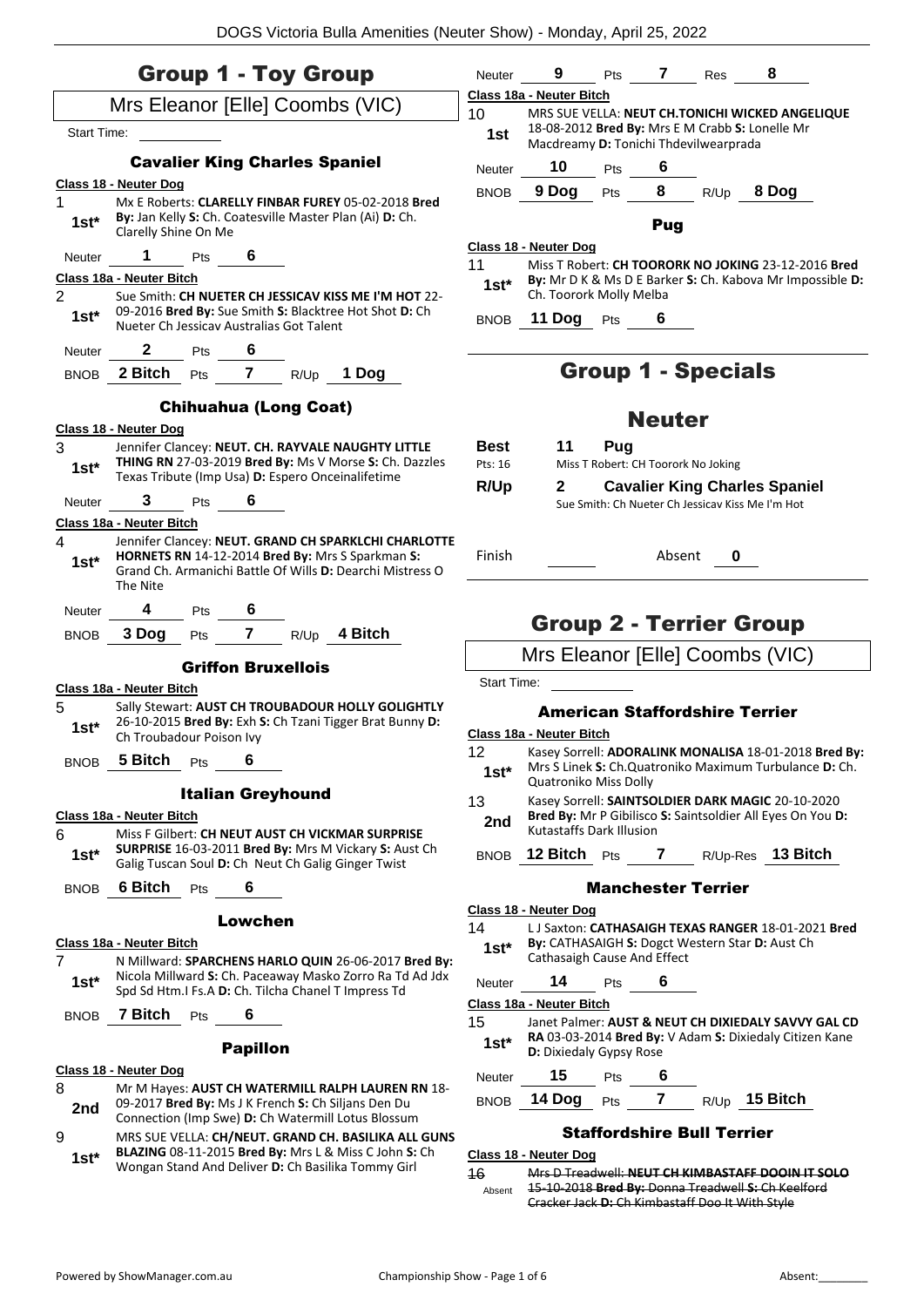| 17<br>2nd<br>18<br>$1st^*$ | Mrs N & Mr G Stephen: CH. MOKOIASTAFF THE PIED PIPER<br>CAA 01-08-2016 Bred By: MRS M A FRASER S: Mokoiastaff<br>Justa Heartbreaker D: Mokojastaff Shout Out Loud<br>S Lambert: CH WOOLOOSTAFF THE DEVILS ENVY 18-02-<br>2018 Bred By: S Lambert S: Ch Wooloostaff The Devils<br>Wingman D: Brikhed Five O'clock Somewhere |     |    |      |                                                                                                                                                                      |  |
|----------------------------|----------------------------------------------------------------------------------------------------------------------------------------------------------------------------------------------------------------------------------------------------------------------------------------------------------------------------|-----|----|------|----------------------------------------------------------------------------------------------------------------------------------------------------------------------|--|
| Neuter                     | 18                                                                                                                                                                                                                                                                                                                         | Pts | 7  | Res  | 17                                                                                                                                                                   |  |
|                            | Class 18a - Neuter Bitch                                                                                                                                                                                                                                                                                                   |     |    |      |                                                                                                                                                                      |  |
| 19<br>2nd                  | Ca.                                                                                                                                                                                                                                                                                                                        |     |    |      | Brooke Dixon: KALEIDA GET THE PARTY STARTED 29-07-<br>2020 Bred By: Kaleida Staffords S: Sup.Ch. Neworder<br>Thundaboltn Lightning D: Charmstaff Cast A Spell On You |  |
| 20                         | 12-2016 Bred By: Mr M Frater & Ms C Gordon S:                                                                                                                                                                                                                                                                              |     |    |      | Helen Lomax: CHARMSTAFF CAST A SPELL ON YOU CA 18-<br>Charmstaff Lets Rock D: Triffstaff Charmed For Life                                                            |  |
| 21                         | Miss S M Raven: POWERPAWS ABBEY ROAD 17-05-2011<br>Bred By: Powerpaws Knls S: Ch Borstaff Gollygosh By<br>George <b>D:</b> Ch Powerpaws Magical Mystery Tour                                                                                                                                                               |     |    |      |                                                                                                                                                                      |  |
| 22<br>3rd                  | Red                                                                                                                                                                                                                                                                                                                        |     |    |      | MRS N & MR G STEPHEN: CH MOKOIASTAFF STRIKE A POSE<br>JC 27-01-2016 Bred By: Mrs M A FRASER S: Sup.Ch.<br>Neworder Thundaboltn Lightning D: Mokoiastaff Dazzle Me    |  |
| 23<br>$1st^*$              | Brookstreet Speak No Evil                                                                                                                                                                                                                                                                                                  |     |    |      | Ms S Raven & Mr S Wilkes: BROOKSTREET SPEECHLESS (AI)<br>19-03-2018 Bred By: Mr S Wilkes S: Byrnestaff Tiger Man D:                                                  |  |
| Neuter                     | 23                                                                                                                                                                                                                                                                                                                         | Pts | 10 | Res  | 19                                                                                                                                                                   |  |
| <b>BNOB</b>                | 18 Doq                                                                                                                                                                                                                                                                                                                     | Pts | 12 | R/Up | 23 Bitch                                                                                                                                                             |  |

### Group 2 - Specials

### Neuter

| Best    | 18 | <b>Staffordshire Bull Terrier</b>         |
|---------|----|-------------------------------------------|
| Pts: 16 |    | S Lambert: CH Wooloostaff The Devils Envy |
| R/Up    | 23 | <b>Staffordshire Bull Terrier</b>         |

Ms S Raven & Mr S Wilkes: Brookstreet Speechless (AI)

Finish Absent **1**

### Group 3 - Gundog Group

Mrs Eleanor [Elle] Coombs (VIC)

Start Time:

### **Brittany**

**Class 18a - Neuter Bitch**

24 Mr J & Mrs M Taylor: **CH.TOBENLEE SHES FULL OF STYLE** 29-12-2018 **Bred By:** Mrs. F Brown-Elkner & Mr T Alfieri **S:**  Tobenlee Don It In Style **D:** Tobenlee Tell It Like It Is (Ai) **1st\***

BNOB **24 Bitch** Pts **6**

#### English Setter

#### **Class 18a - Neuter Bitch**

- 25 S NATOLI: **CH SAPPERSET SPECIAL OPERATIONS** 08-03- 2017 **Bred By:** Exh **S:** Grand Ch Aldersett Fields Of Gold **D: 1st**\* 2017 **Bred By:** EXN **S:** Grand Ch Orwin Jolene Jooleen
- BNOB **25 Bitch** Pts **6**

### English Springer Spaniel

#### **Class 18a - Neuter Bitch**

- 26 J Waite: **CH CARDHU DARE TO DANCE** 15-02-2018 **Bred By:** J Waite **S:** Ch Cardhu Dare To Dream **D:** Ch Cardhu Strictly
- 1st<sup>\*</sup> J <sup>walle</sup> 5:<br>Whatever

BNOB **26 Bitch** Pts **6**

#### German Shorthaired Pointer

27 M J & F L Park: **CANAWINDRA AHEAD OF THE REST** 09-12- 2020 **Bred By:** M J & F L Park **S:** Ch Canawindra Good Times **1st** ZUZU **Brea By:** M J & F L Park **S:** Ch Canawind<br>Ahead **D:** Ch Canawindra Best You Believe It

BNOB **27 Dog** Pts **6**

#### Labrador Retriever

#### **Class 18 - Neuter Dog** 28 Sharon Mulgrew: **NEUT CH SKYEROSE BRIGHTSIDE OFTHE ROAD** 17-04-2020 **Bred By:** Miss SL Mulgrew **S:** Aust Ch Skyerose Tour De France **D:** Ch, Neut Ch Ballydoon Tahitian Beauty **1st\*** Neuter **28** Pts **6 Class 18a - Neuter Bitch** 29 Sharon Mulgrew: **CH, NEUT CH BALLYDOON TAHITIAN BEAUTY** 22-10-2012 **Bred By:** Mrs. C. Quinn **S:** Aust Ch **1st\*** BEAUTY 22-10-2012 Brea By: Mrs. C. Quinn S: Aust C. Simballoch Mystic Black D: Ballydoon Miss Polynesia Neuter **29** Pts **6**

BNOB **28 Dog** Pts **7** R/Up **29 Bitch**

#### Nova Scotia Duck Tolling Retriever

**Class 18a - Neuter Bitch**

30 MS Raylene Laver: **AUST & CAN CH READYFOR TRYST AT SCARAVAL RN ( IMP CAN )** 19-03-2017 **Bred By:** Jamie Klein **S:** Gch Orxyes Big Pond Cruiser Wc **D:** Ch:Readyfor Hope Diamond Beekauz Cgn ( Usa ) Absent

BNOB Pts

#### Weimaraner

#### **Class 18 - Neuter Dog**

31 Terry Freeman: **AUST NEUT CH GREYWEI JUMPIN JACK FLASH** 28-11-2016 **Bred By:** Greywei Kennels **S:** Ch 1st\* **PLASH** 28-11-2016 Brea By: Greywel Kennels S: Ch<br>Bromhund You're So Vain D: Bestow Boys Quick Skeet

BNOB **31 Dog** Pts **6**

### Welsh Springer Spaniel

#### **Class 18a - Neuter Bitch**

32 Mrs N WILSON: **ALCLARE A MILLION DREAMS** 02-05-2019 **Bred By:** K Gilbert **S:** Sup Ch Goldmaid Dangerous Player (Ai) **D:** Ch Bryndoain Fields Of Poppies Absent

BNOB Pts

### Group 3 - Specials

### Neuter

| <b>Best</b> | 26          | <b>English Springer Spaniel</b>                   |  |  |  |  |
|-------------|-------------|---------------------------------------------------|--|--|--|--|
| Pts: 12     |             | J Waite: Ch Cardhu Dare To Dance                  |  |  |  |  |
| R/Up        | 28.         | Labrador Retriever                                |  |  |  |  |
|             | <b>ROAD</b> | Sharon Mulgrew: NEUT CH SKYEROSE BRIGHTSIDE OFTHE |  |  |  |  |

Finish Absent **2**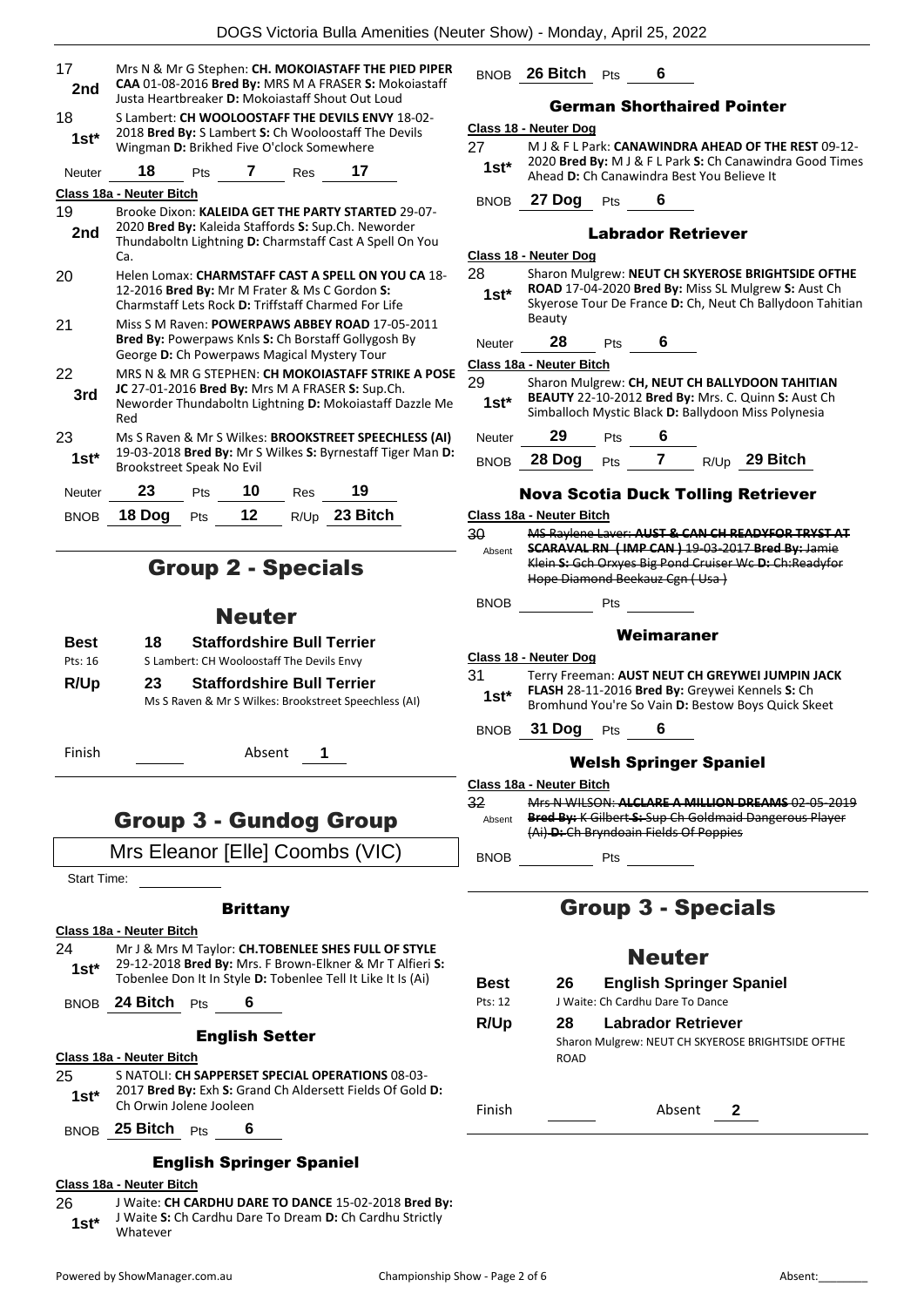|                                 | <b>Group 4 - Hound Group</b>                                                                                                                              | Neuter                                                                                                           | 37                                                                                        | <b>Pts</b> | 6                     |                                                                                                                                                                       |  |
|---------------------------------|-----------------------------------------------------------------------------------------------------------------------------------------------------------|------------------------------------------------------------------------------------------------------------------|-------------------------------------------------------------------------------------------|------------|-----------------------|-----------------------------------------------------------------------------------------------------------------------------------------------------------------------|--|
|                                 |                                                                                                                                                           | Class 18a - Neuter Bitch                                                                                         |                                                                                           |            |                       |                                                                                                                                                                       |  |
| Mrs Eleanor [Elle] Coombs (VIC) |                                                                                                                                                           |                                                                                                                  | 38<br>Vicki Duncan: AUST CH. JINDAWAN DREAMTIME GIRL 24-                                  |            |                       |                                                                                                                                                                       |  |
| Start Time:                     |                                                                                                                                                           | $1st^*$                                                                                                          | 04-2014 Bred By: Vicki Duncan S: Colonydane Just Rapt In<br>Red D: Colonydane Red Kriazia |            |                       |                                                                                                                                                                       |  |
|                                 | <b>Azawakh</b>                                                                                                                                            | Neuter                                                                                                           | 38                                                                                        | Pts        | 6                     |                                                                                                                                                                       |  |
|                                 | Class 18a - Neuter Bitch<br>Debra Huon: GR CH JUMADABEY OVARZAZATE 15-07-2013                                                                             |                                                                                                                  |                                                                                           |            |                       | BNOB 38 Bitch Pts 7 R/Up 37 Dog                                                                                                                                       |  |
| 33                              | Absent Bred By: Debra Huon S: Gr Ch Wakili Ak Ilaman (Imp Esp)-D:<br>Ch Worgeordie Endidi Na'ema (Imp Uk)                                                 |                                                                                                                  |                                                                                           |            |                       | <b>Australian Shepherd</b>                                                                                                                                            |  |
|                                 |                                                                                                                                                           |                                                                                                                  | <b>Class 18a - Neuter Bitch</b>                                                           |            |                       |                                                                                                                                                                       |  |
|                                 | <b>Borzoi</b>                                                                                                                                             | 39<br>2nd                                                                                                        | Money D: Tuscamada Tahoe Rose                                                             |            |                       | Gayle Knowles: CH. MAINSTREET ORIGINAL SIN 27-08-2015<br>Bred By: Mrs G Knowles S: Ch. Mainstreet The Colour Of                                                       |  |
|                                 | Class 18 - Neuter Dog                                                                                                                                     | 40                                                                                                               |                                                                                           |            |                       | Miss T Collins: NEUT. CH. AUSFX GIVE PEACE A CHANCE                                                                                                                   |  |
| 34<br>$1st*$                    | Dr Stella Heley: CH ASTRAWITCH ENVY OF ALL JC 09-02-<br>2016 Bred By: Dr D Barclay & Mrs P Barclay & Ms M Boyle                                           | CCD RAE RM JC 29-08-2017 Bred By: AusFX S: Rozate<br>$1st^*$<br>Walking In Memphis Pt D: Ausfx Wrapped In Red Et |                                                                                           |            |                       |                                                                                                                                                                       |  |
|                                 | S: Ch. Zivv Dizgyzo Loto D: Ch. Georwitch Caught In The Act<br><b>34 Dog</b> Pts<br>6                                                                     | <b>BNOB</b>                                                                                                      |                                                                                           |            |                       | 40 Bitch Pts 7 R/Up-Res 39 Bitch                                                                                                                                      |  |
| <b>BNOB</b>                     |                                                                                                                                                           |                                                                                                                  |                                                                                           |            | <b>Border Collie</b>  |                                                                                                                                                                       |  |
|                                 | <b>Dachshund Miniature (Smooth Haired)</b>                                                                                                                |                                                                                                                  | Class 18a - Neuter Bitch                                                                  |            |                       |                                                                                                                                                                       |  |
|                                 | Class 18 - Neuter Dog                                                                                                                                     | 41                                                                                                               |                                                                                           |            |                       | Mrs F Hird: NEUT.CH.STEADFAST TO SIR WITH LUV (AI) 18-                                                                                                                |  |
| 35<br>Absent                    | Karen Limburg: CH NUET CH GERSNDACH UK<br><b>CONNECTION 17-01-2016 Bred By: Robyn Gersbach S: Uk</b>                                                      |                                                                                                                  |                                                                                           |            |                       | 07-2016 Bred By: Mrs G McKiernan S: Sup. Ch Trucharm<br>Monsters Inc. D: Ch Steadfast Luv N Other Bruises Et.                                                         |  |
|                                 | Ch Ch Siouxline Levi D: Gersndach The Black Pearl                                                                                                         |                                                                                                                  | BNOB 41 Bitch Pts                                                                         |            | 6                     |                                                                                                                                                                       |  |
| Neuter                          | Pts                                                                                                                                                       |                                                                                                                  |                                                                                           |            |                       |                                                                                                                                                                       |  |
|                                 | Class 18a - Neuter Bitch                                                                                                                                  |                                                                                                                  |                                                                                           |            | <b>Collie (Rough)</b> |                                                                                                                                                                       |  |
| 36<br>Absent                    | Kinderscout Knls: NEUTER CH BERGHUTTE PAINT IT BLACK<br>22 06 2015 Bred By: CG Irvin S: Aust Ch Berghutte Burnt<br>Black D: Aust Ch Berghutte Red Mist    | 42<br>$1st^*$                                                                                                    | Class 18 - Neuter Dog                                                                     |            |                       | Mr B & Mrs S Crowley: DUAL CH (T) NEUT CH TS GRAND CH<br>ELLERRAN RIOJA BLUE DISTINCTN FM SWN 25-09-2012<br>Bred By: Mrs S N Vickery 2100054603 S: Ch. Kollylock High |  |
|                                 | Neuter Pts                                                                                                                                                | Distinction D: Ch. Kollylock In My Blue Knickers                                                                 |                                                                                           |            |                       |                                                                                                                                                                       |  |
|                                 | BNOB Pts R/Up                                                                                                                                             |                                                                                                                  | BNOB 42 Dog Pts                                                                           |            | 6                     |                                                                                                                                                                       |  |
|                                 | <b>Saluki</b>                                                                                                                                             |                                                                                                                  |                                                                                           |            |                       | <b>Finnish Lapphund</b>                                                                                                                                               |  |
|                                 | Class 18 - Neuter Dog                                                                                                                                     |                                                                                                                  | Class 18 - Neuter Dog                                                                     |            |                       |                                                                                                                                                                       |  |
| 315<br>$1st*$                   | Ms S Wailes & Mr D Nylund: CH LAMAAN KADEYRN (AI) 19-<br>11-2012 Bred By: Exh S: Am Ch. Monab Hugo Boss Of<br>Ruwach (Usa) D: Aust. Ch. Lamaan Ifori (Ai) | 43<br>$1st*$                                                                                                     | Ch. Caleebra Armani Diamond Re. Jc.                                                       |            |                       | Joanne & Alan Reid: CALEEBRA CERBERUS (AI) 29-12-2017<br>Bred By: Caleebra S: Fin. Ch. Firepower Casanova (Fin) D:                                                    |  |
|                                 | BNOB 315 Dog Pts<br>6                                                                                                                                     | <b>BNOB</b>                                                                                                      | 43 Dog                                                                                    | Pts        | 6                     |                                                                                                                                                                       |  |
|                                 | <b>Group 4 - Specials</b>                                                                                                                                 |                                                                                                                  |                                                                                           |            |                       | <b>Shetland Sheepdog</b>                                                                                                                                              |  |
|                                 |                                                                                                                                                           | Class 18a - Neuter Bitch                                                                                         |                                                                                           |            |                       |                                                                                                                                                                       |  |
|                                 | <b>Neuter</b>                                                                                                                                             | 44<br>$1st*$                                                                                                     | My Shortz D: Jmell Bi Trick Or Bi Treat                                                   |            |                       | Mrs M Chato: SUP CH. SHELTASTIC SPEAK NO EVIL 11-03-<br>2015 Bred By: Sheltastic Kennels S: Sup Ch. Sheltastic Eat                                                    |  |
| Best<br>Pts: 7                  | 315<br><b>Saluki</b><br>Ms S Wailes & Mr D Nylund: CH LAMAAN KADEYRN (AI)                                                                                 | <b>BNOB</b>                                                                                                      | 44 Bitch Pts                                                                              |            | 6                     |                                                                                                                                                                       |  |
| R/Up                            | 34<br><b>Borzoi</b>                                                                                                                                       |                                                                                                                  |                                                                                           |            |                       |                                                                                                                                                                       |  |
|                                 | Dr Stella Heley: Ch Astrawitch Envy of All JC                                                                                                             |                                                                                                                  | <b>White Swiss Shepherd Dog</b><br>Class 18 - Neuter Dog                                  |            |                       |                                                                                                                                                                       |  |
|                                 |                                                                                                                                                           |                                                                                                                  |                                                                                           |            |                       | Ms J W Kelly: GR. CH. CLARELLY RUSSIAN ROULETTE TD.                                                                                                                   |  |
| Finish                          | Absent<br>3                                                                                                                                               | 45<br>$1st^*$                                                                                                    | In For A Penny (Ai) Rn Et                                                                 |            |                       | HT. JC. 23-09-2015 Bred By: Jan Kelly S: Sup. Ch.<br>Vallgardens Ghostly Gladiator (Imp Swe) D: Gr. Ch. Andesyn                                                       |  |

### Group 5 - Working Dog Group

Mrs Eleanor [Elle] Coombs (VIC)

Start Time:

### Australian Cattle Dog

### **Class 18 - Neuter Dog**

37 Miss S Eggins: **CH. CLOVERDOWNS STEAKHOUSE** 23-10- 2018 **Bred By:** J Purcell **S:** Cloverdowns Aim High At **1st**\* 2018 Bred By: J Purcell S: Cloverdowns Aim High Landmaster D: Ch Willowpark Poker Face. Rn Ht

BNOB **45 Dog** Pts **6**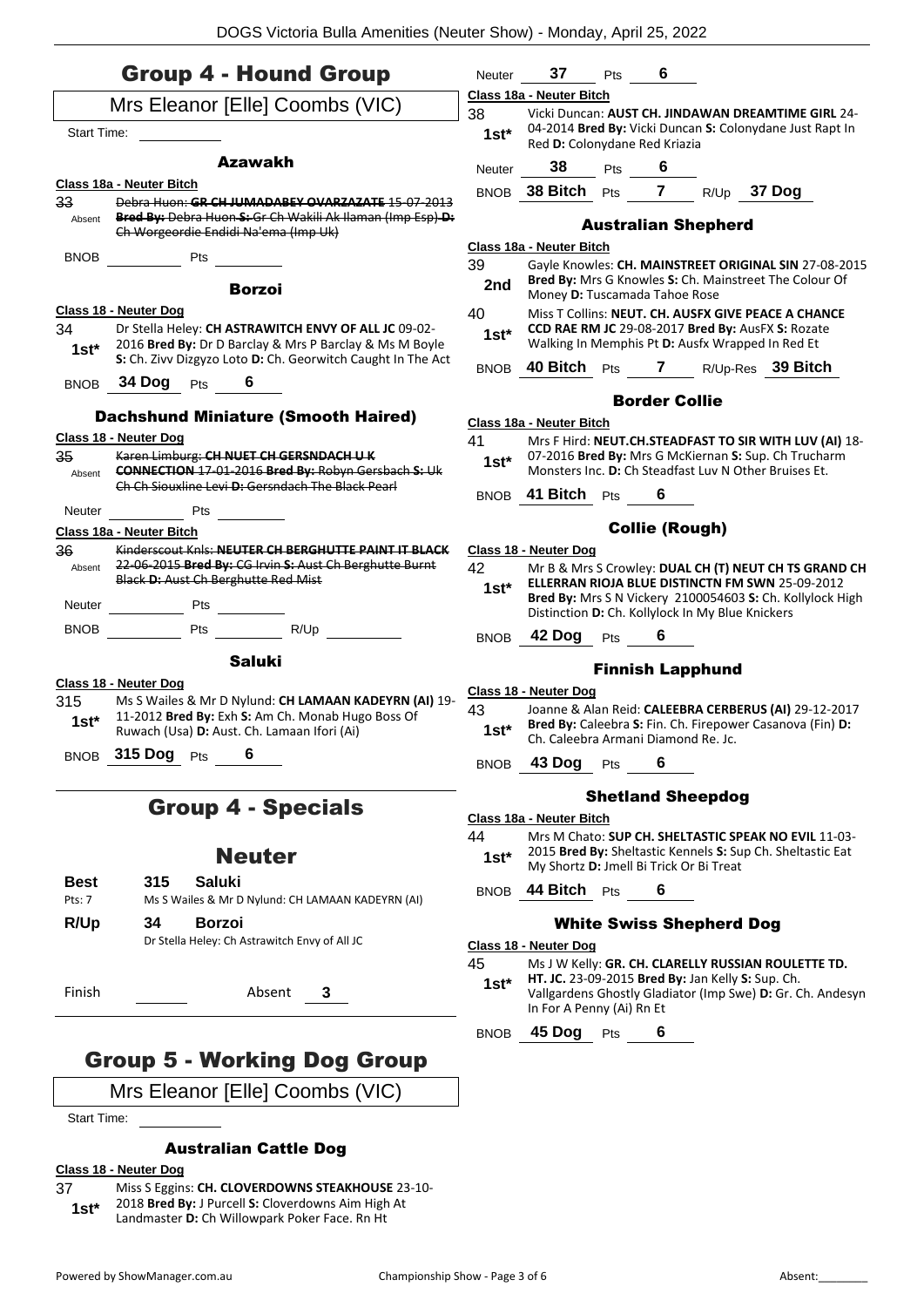### Group 5 - Specials

### Neuter

| <b>Best</b> | <b>White Swiss Shepherd Dog</b><br>45                                           |
|-------------|---------------------------------------------------------------------------------|
| Pts: 14     | Ms J W Kelly: GR. CH. CLARELLY RUSSIAN ROULETTE TD. HT.<br>JC.                  |
| R/Up        | <b>Shetland Sheepdog</b><br>44<br>Mrs M Chato: Sup Ch. Sheltastic Speak No Evil |

Finish Absent **0**

### Group 6 - Utility Group

### Mrs Eleanor [Elle] Coombs (VIC)

Start Time:

### Bernese Mountain Dog

|              | Class 18a - Neuter Bitch                                                                                                                         |  |  |  |  |  |  |
|--------------|--------------------------------------------------------------------------------------------------------------------------------------------------|--|--|--|--|--|--|
| 46           | Ms R Fosang: CH VEVEY JUSTIFY MY LOVE CCD RN 02-12-                                                                                              |  |  |  |  |  |  |
| 2nd          | 2014 Bred By: Mrs L Thomson S: Ch Terra De Bern<br>Shatobrian D: Ch Vevey Champagne Supernova                                                    |  |  |  |  |  |  |
| 47           | Ms S Holmes: AUST CH NEUT CH DARKCRUSH EVEN FLOW                                                                                                 |  |  |  |  |  |  |
| $1st^*$      | 06-07-2017 Bred By: Ms S Holmes S: Ch. Montreaux<br>Winterlude D: First Crush From Balihara Ranch (Imp Nor)                                      |  |  |  |  |  |  |
| <b>BNOB</b>  | 47 Bitch<br>$7^{\circ}$<br>R/Up-Res 46 Bitch<br><b>Pts</b>                                                                                       |  |  |  |  |  |  |
|              | Boxer                                                                                                                                            |  |  |  |  |  |  |
|              | Class 18a - Neuter Bitch                                                                                                                         |  |  |  |  |  |  |
| 48           | David Macmillan: CH MILMAC LISA HO 19-01-2014 Bred                                                                                               |  |  |  |  |  |  |
| 1st*         | By: MACMILLAN & LAWSON S: Gr Ch The Fonejacker At<br>Surfstone Imp Uk D: Ch Milmac Diana Ferrari                                                 |  |  |  |  |  |  |
|              | BNOB $48$ Bitch $Pts$<br>6.                                                                                                                      |  |  |  |  |  |  |
|              | <b>Newfoundland</b>                                                                                                                              |  |  |  |  |  |  |
|              | Class 18 - Neuter Dog                                                                                                                            |  |  |  |  |  |  |
| 49           | Miss E Durant, Mr C Stewart & Mrs J Leeder: NEUTER CH.                                                                                           |  |  |  |  |  |  |
| $1st^*$      | CAPEBASS THE COMING STORM (A.I) 07-03-2018 Bred By:<br>Mr L & Mrs J Leeder S: Condor Faundland (Imp Srb) D:<br>Capebass Home Coming Queen (A.I.) |  |  |  |  |  |  |
| <b>BNOB</b>  | 49 Dog Pts<br>6                                                                                                                                  |  |  |  |  |  |  |
|              | <b>Samoyed</b>                                                                                                                                   |  |  |  |  |  |  |
|              | Class 18a - Neuter Bitch                                                                                                                         |  |  |  |  |  |  |
| 50           | Miss D Williams: CH. NEUT. CH. SNOWISPA GOLDNLILY                                                                                                |  |  |  |  |  |  |
| 2nd          | OFTH YUKON 29-03-2013 Bred By: Lawton B S: Snerzok<br>River Of Fortune D: Snowispa Gentas Valete                                                 |  |  |  |  |  |  |
| 51<br>Absent | Miss K Blackley: MEZEN THIEF OF HEARTS (AI) 04-06-2018<br>Bred By: Mrs H Hill S: Ch Icemist The King Maker Ccd D:                                |  |  |  |  |  |  |

Mezen Roman Willow 52 Mrs Judy, Mr Graham & Miss Kellie Hughes: **AUST SUPREME CH. GRAND NEUT CH. AIREBIS WHAT DREAMS R MADE OF** 08-07-2011 **Bred By:** EXH **S:** Aust Ch. Zamora Royale Czar **D:** Aust Ch. Snerzok Coco Azzure **1st\***

### BNOB **52 Bitch** Pts **7** R/Up-Res **50 Bitch**

### Siberian Husky

#### **Class 18 - Neuter Dog**

53 D Fennell: **GR CH KOOLMOVE SON OF A DUDE** 16-02-2013 **Bred By:** I.Mercer & J.Campbell **S:** Can Ch. Ch Vanaca's Kool **1st\* Brea by:** i.iviercer & J.Campbell S: Can Ch. Ch Vanaca<br>Move'n Dude (Imp Can ) **D:** Koolmove First Class (Ai)

| Neuter      | 53                                                                                                                         | Pts |  |      |                                                     |  |  |  |
|-------------|----------------------------------------------------------------------------------------------------------------------------|-----|--|------|-----------------------------------------------------|--|--|--|
|             | <b>Class 18a - Neuter Bitch</b>                                                                                            |     |  |      |                                                     |  |  |  |
| 54          |                                                                                                                            |     |  |      | D Fennell: SUP CH KOOLMOVE WHO'S THAT GIRL (AI) 22- |  |  |  |
| $1st*$      | 01-2014 Bred By: I.Mercer & J.Campbell S: Am.Gr.Ch<br>Paragon's You Had Me At Merlot (Usa) D: Koolmove First<br>Class (Ai) |     |  |      |                                                     |  |  |  |
| Neuter      | 54                                                                                                                         | Pts |  |      |                                                     |  |  |  |
| <b>BNOB</b> | 54 Bitch                                                                                                                   | Pts |  | R/Up | 53 Dog                                              |  |  |  |

### Group 6 - Specials

### Neuter

| <b>Best</b> | 54 | <b>Siberian Husky</b>                                                                                      |
|-------------|----|------------------------------------------------------------------------------------------------------------|
| Pts: 13     |    | D Fennell: Sup Ch Koolmove Who's That Girl (AI)                                                            |
| R/Up        | 52 | <b>Samoved</b>                                                                                             |
|             |    | Mrs Judy, Mr Graham & Miss Kellie Hughes: Aust Supreme<br>CH. Grand Neut CH. Airebis What Dreams R Made Of |

Finish Absent **1**

### Group 7 - Non-Sporting Group

Mrs Eleanor [Elle] Coombs (VIC)

Start Time:

#### Boston Terrier

- **Class 18a - Neuter Bitch**
- 55 Shaun Manning & Philippe Mayorkinos: **AMERIGENT MY GAL SAL** 06-03-2019 **Bred By:** Shaun Manning & Philippe Mayorkinos **S:** Ch. Heartbeats Invictus (Imp Usa) **D:** Ch. Zareba Rumbling Hearts **1st\***

BNOB **55 Bitch** Pts **6**

#### **Dalmatian**

**Class 18a - Neuter Bitch**

- 56 Deborah Brearley: **DIMADAL ZZIMRAH** 30-10-2018 **Bred**
- **By:** Dimadal Kennels **S:** Ch.Dimadal Journey To The Stars **D:**  Whytewood Mr Darcys Ozi Diamon **1st\***
- 57 Mrs L & Mr P Mitchell: **LORAUL GLAZED CELDON SUNRISE RN** 03-08-2018 **Bred By:** Mrs L & Mr P Mitchell **S:** Ch **2nd**
- Whytewood Mr Darcy'S Ozi Sunrise Ai **D:** Ch Jalorca Spirit Of Never Land Rn
- BNOB **56 Bitch** Pts **7** R/Up-Res **57 Bitch**

#### Poodle (Standard)

- **Class 18 - Neuter Dog**
- 58 Janet Hanson: **NEUT. CH. POSHNOIR NEW WORLD** 
	- **EXPLORER** 23-11-2018 **Bred By:** Josephine Turnley **S:** Ch Poshnoir Positively Jah Jah **D:** Ch Avatar Poshnoir Nadalia (Imp Esp) **1st\***

BNOB **58 Dog** Pts **6**

#### Schipperke

**Class 18 - Neuter Dog**

59 L Pullen/P grutzner: **SUP CH MONTERREZ POWER AND MIGHT** 23-04-2013 **Bred By:** G Cruse/R Keech **S:** Sup Ch Monterrez Kinell **D:** Ch Monterrez Miss World **1st\***

BNOB **59 Dog** Pts **6**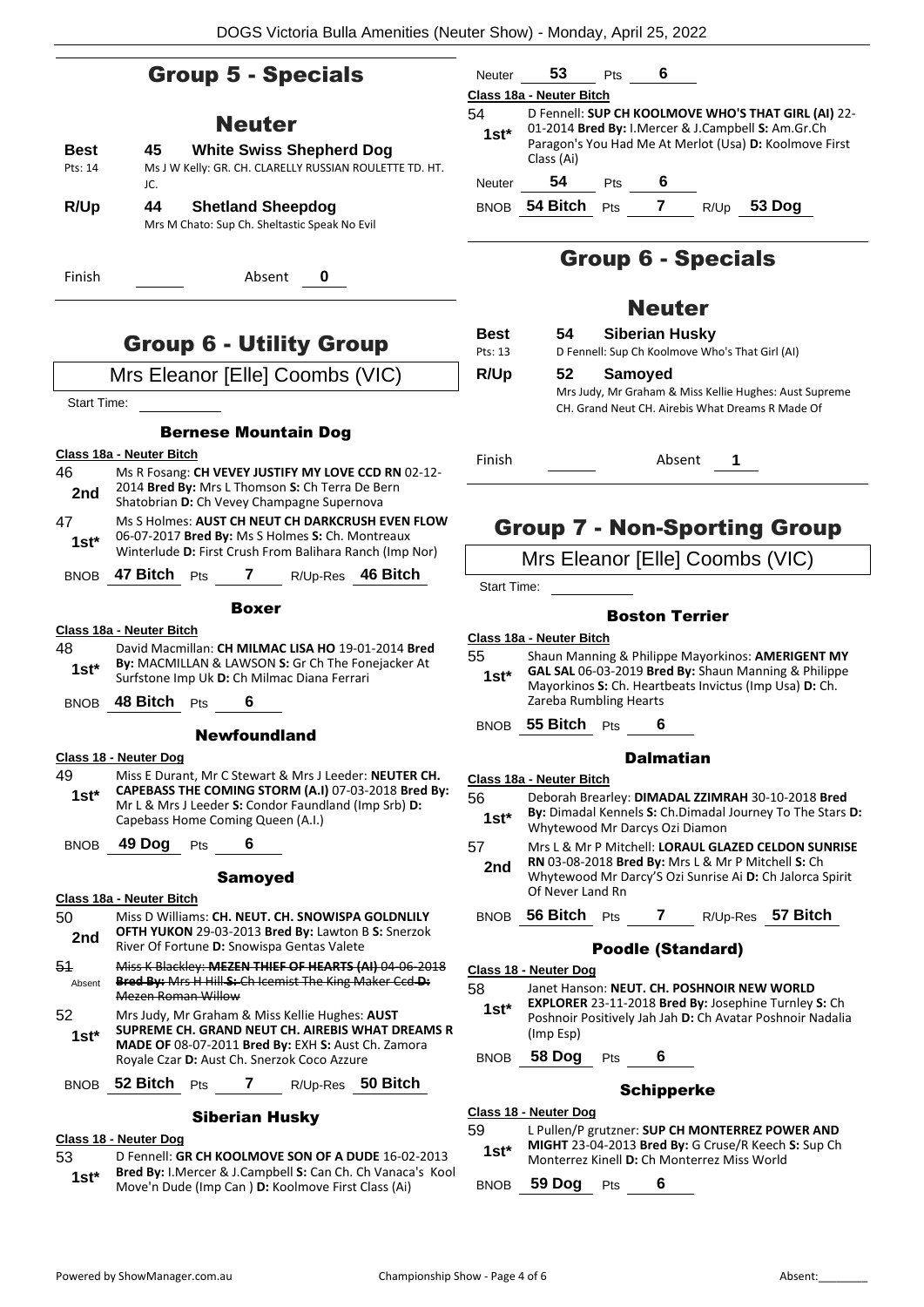#### Xoloitzcuintle Miniature

### **Class 18a - Neuter Bitch**

60 Ms R Bourke: **CH. AMORENEKID SAYULA** 11-02-2016 **Bred By:** T Cameron **S:** Am. Ch. Am. Gr Ch. Ch. Amoroso's Basilio (Imp Usa) **D:** Ch. Amoroso's Alita (Imp Usa) Absent

BNOB Pts

### Group 7 - Specials

### Neuter

**Best 56 Dalmatian** Pts: 10 Deborah Brearley: Dimadal Zzimrah **R/Up 59 Schipperke** L Pullen/P grutzner: Sup Ch Monterrez Power And Might

Finish Absent **1**